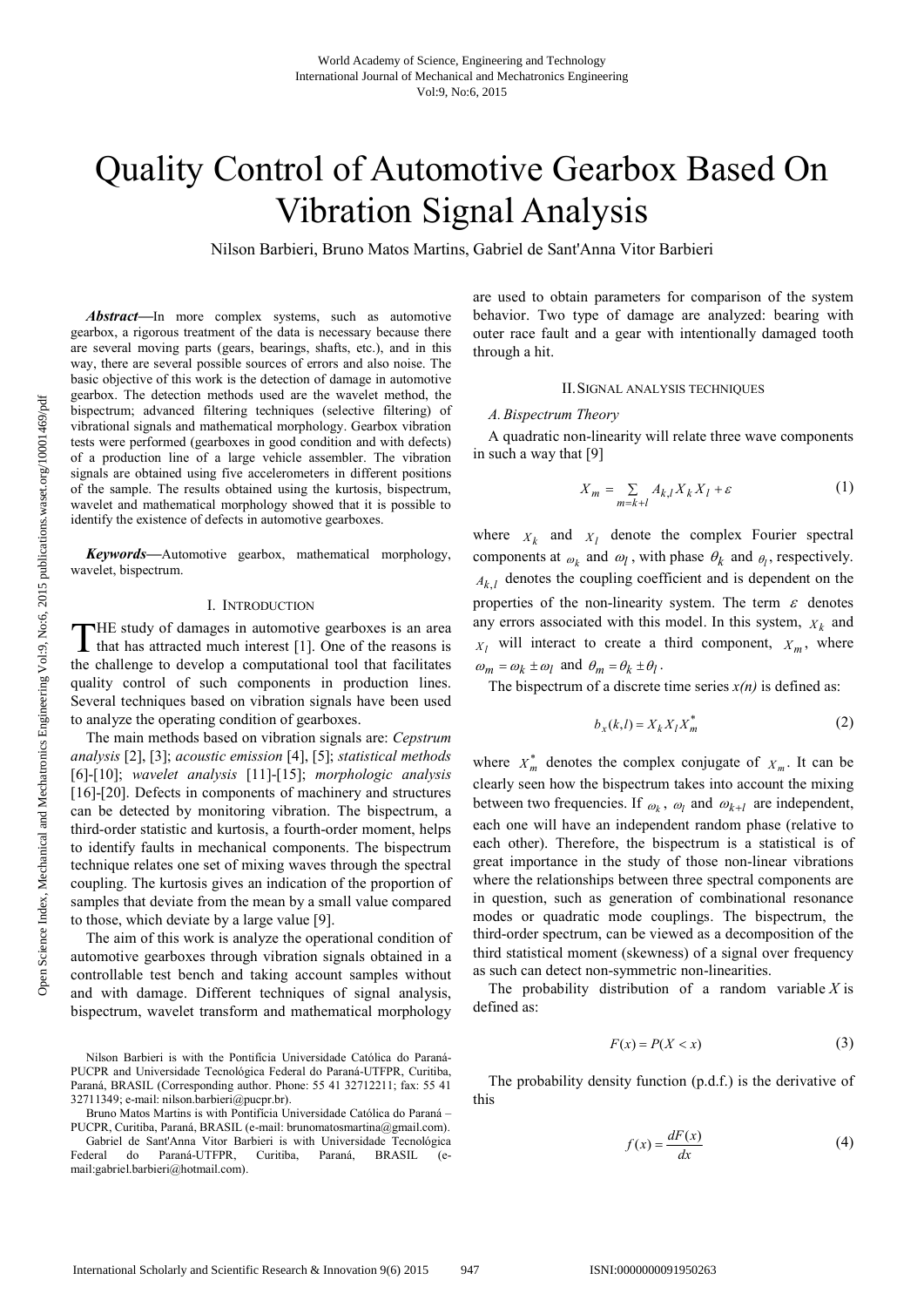The expectation operation, which gives the expected value of a function  $g(x)$ , is defined as

$$
E{g(x)} = \int_{-\infty}^{\infty} g(x) f(x) dx
$$
 (5)

In most cases, the p.d.f. can be decomposed into its constituent moments or cumulants. If a change in condition causes a change in the p.d.f of the signal then the moments and cumulants may also change. The moments of the signal are defined as:

$$
m_n = E\left\{\mathbf{x}^n\right\} \tag{6}
$$

where *E*{.} can be estimated.

The most common simple statistical feature used in signal monitoring is the mean square value (second-order moment) of the signal.

$$
m_2 = \frac{1}{N} \sum_{i=1}^{N} x(i)^2
$$
 (7)

A second common statistical feature used is the kurtosis which gives an indication of the proportion of samples which deviate from the mean by a small value compared to those which deviate by a large number. The fourth-order moment can be normalized by the second-order moment squared:

$$
\gamma_4 = \frac{m_4}{m_2^2} \tag{8}
$$

The zero mean Gaussian distributed variable has a kurtosis of 3.

These statistical tools are useful for detecting an incipient failure, while the bispectrum can be used for uniform state system.

#### *B. Wavelet Theory*

The continuous wavelet transform (CWT) is defined as [11]-[15]:

$$
C(a,b) = \int_{-\infty}^{+\infty} f(t)\psi_{a,b}(t)dt
$$
 (9)

where

$$
\psi_{a,b}(t) = a^{1/2} \psi(\frac{t-b}{a})
$$
\n(10)

is a window function called the mother wavelet, where *a* is a scale and *b* is a translation. The term wavelet means a small wave. The smallness refers to the condition in which this (window) function is in the finite length (compactly supported). The wave refers to the oscillatory condition of this function. The term mother implies that the functions with different support regions that are used in the transformation process are derived from one main function, or the mother

wavelet. In other words, the mother wavelet is a prototype for generating the other window functions.

## *C.Mathematical Morphology*

The vibration signal dealt with in this paper is a discrete 1- D signal, the multivalued morphological transformation for this type of signal is addressed in following paragraphs [16]- [20].

If  $f(n)$  is the original 1-D signal, which is the discrete function over a domain  $F=(0; 1; 2; \ldots; N-1)$  and  $g(n)$  is the SE (flat structuring element), which is the discrete function over a domain  $G = (0; 1; 2; \ldots; M -1)$ , two basic morphological operators, the erosion and the dilation, can be defined as.

$$
(f \Theta g)(n) = \min[f(n + m) - g(m)], \, m \in 0, 1, 2, \dots, M-1 \qquad (11)
$$

$$
(f \oplus g)(n) = \max[f(n + m) - g(m)], \, m \in 0, 1, 2, \dots, M-1 \qquad (12)
$$

where  $\Theta$  denotes the erosion operator and  $\Theta$  denotes the dilation operator.

Based on the dilation and erosion, two other basic morphological operators, the opening and the closing, can be further defined.

$$
(f \circ g) (n) = (f \Theta g \oplus g) (n) \tag{13}
$$

$$
(f \bullet g) (n) = (f \oplus g \Theta g) (n) \tag{14}
$$

where  $\circ$  stands for the opening operator and  $\bullet$  for the closing operator.

These four morphological operators can all be used to extract morphological features of a signal, but different operators fit different morphological features.

Multi-scale MM refers to a morphology analysis with SEs at different scales. The SE scale, especially the length scale, is important for the multi-scale morphology analysis of 1-D signals. The multi-scale morphological operations have also opening and closing operations. The correlation coefficient of two pattern spectra is expressed as

$$
\rho = \frac{Cov[P_1, P_2]}{\sqrt{Var[P_1]Var[P_2]}}
$$
(15)

where  $P_I$  and  $P_2$  represent two different pattern spectra, and  $\rho$ is their correlation coefficient which measures the similarity of two signals (with and without damage).

# III. MATERIALS AND METHODS

An important part of the work is the definition and implementation of vibrational procedure of the tested automotive gearboxes in good condition and damaged in specific test cycle. The equipment used for the experiment, as well as details regarding the experimental methodology for measuring data used in the work are presented. Initially, the test bench and its operation scheme will be described. Finally, all the tools used in the process of measuring the vibration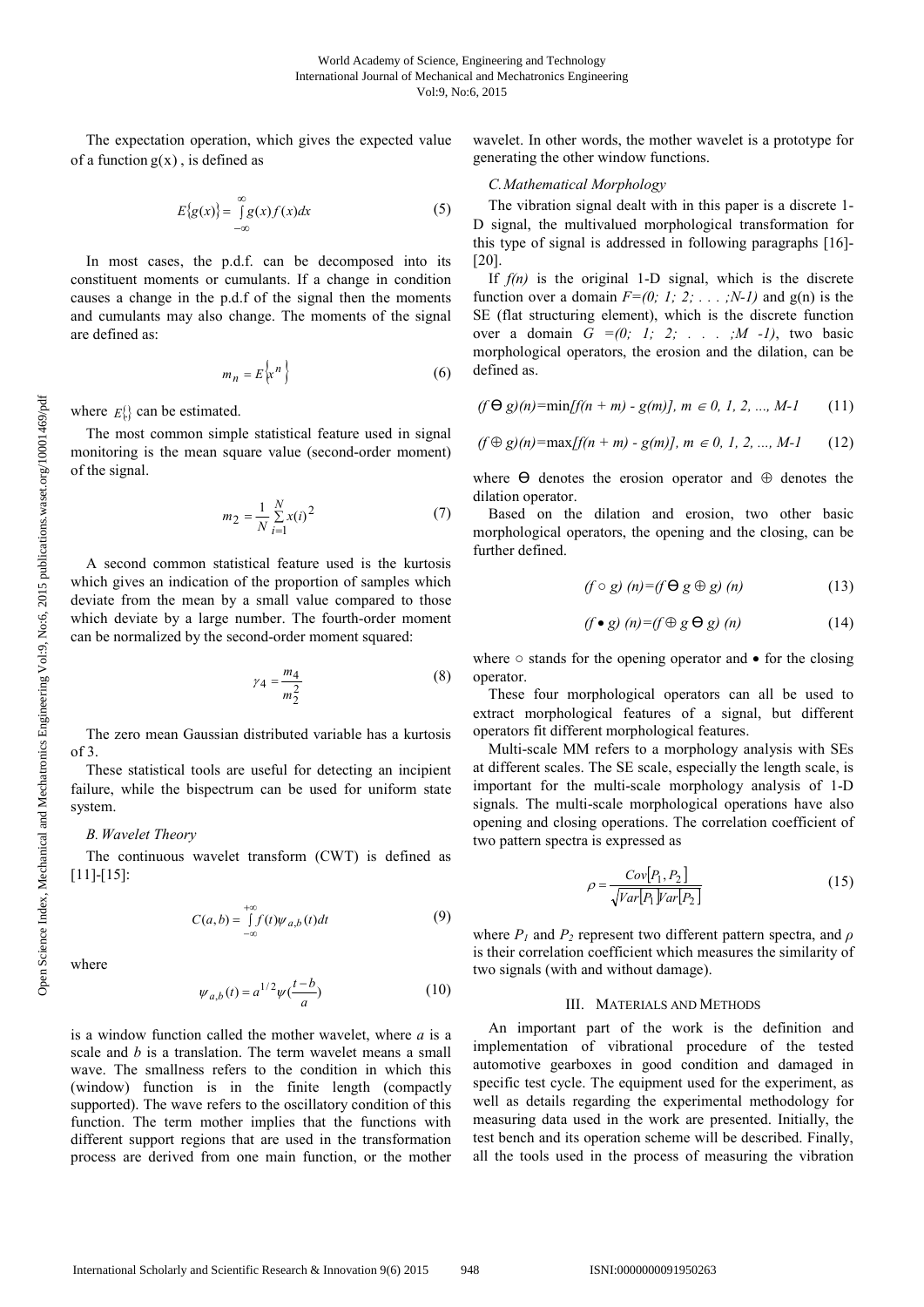signal and the executed procedure will be demonstrated.

# *A. Test Bench*

The bench is composed of two electric motors (Siemens model 1PH7184-2NF00-0AA0 51 kW) with operating speed of 1500 rpm. The front engine is coupled to the input shaft simulating the vehicle's engine action. The rear engine, in turn, is engaged in output gearbox shaft and acts as a brake by applying constant torque of 200 Nm in the opposite direction to rotation of the output shaft. In this way, is simulated small loads in the gearbox, which amplifies the intensity of vibration and noise levels generated by geared pairs and bearings at the system.

Being a test bench that simulates, even partially, the conditions to which the automotive gearbox is subjected, the oil supply is necessary during the testing cycle. Thus, added to the set of engines, the bench also has a hydraulic power unit responsible for the supply, removal and filtering to gearbox oil reuse. Fig. 1 shows a schematic representation of the test bench, main components and operation of sub-groups.



Fig. 1 Schematic test bench

The components of the test bench are: 1- front electric motor; 2 - rear electric motor; 3 - supply and filter oil system; 4 - gearbox.

|                | <b>TABLE I</b>         |                                      |                   |              |
|----------------|------------------------|--------------------------------------|-------------------|--------------|
|                |                        | PARAMETERS AND SEQUENCE OF THE TESTS |                   |              |
| Step           | Angular velocity (rpm) |                                      | Engaged gear      |              |
|                | Input                  | Output                               | Sequence          | Code         |
| 1              | 600                    | 0                                    | neutral           | <b>NLSLR</b> |
| $\overline{c}$ | 300                    | 0                                    | neutral           | <b>NLSLR</b> |
| 3              | 500                    | 10                                   | $1^\circ$ reverse | <b>RLSLR</b> |
| 4              | 1500                   | 30                                   | $4^\circ$ gear    | 2HSLR        |
| 5              | 1500                   | 270                                  | $5^\circ$ gear    | 3LSLR        |
| 6              | 1500                   | 556                                  | 8° gear           | 1HSHR        |
| 7              | 300                    | 50                                   | $5^{\circ}$ gear  | 3LSLR        |
| 8              | 700                    | 259                                  | 8° gear           | 1HSHR        |
| 9              | 1500                   | 340                                  | $6^\circ$ gear    | 3HSLR        |
| 10             | 1500                   | 1178                                 | $11^{\circ}$ gear | 3LSHR        |

The full test cycle consists of ten sequential steps. At each step, a specific gear is engaged and an input angular velocity is applied. After stabilization of the input velocity, the rear motor applies torque to the opposite direction of rotation so that the data acquisition starts. Table I shows the test steps to engaged gears and input angular velocities applied the test bench.

The code of the transmission gears is composed of five letters. The first letter refers to which gear is transmitting torque  $(N -$  neutral,  $R -$  reverse,  $1 -$  first  $2 -$  second and  $3$ third gear). The second and third letters refer to a pair of gears called split (HS - High split and LS - low split). The last two letters refer to the reduction gear unit of the box (called the range). Thus, HR - high range (not acting) and LR – low range (acting).

## *B. Measurement Parameters*

Acceleration signals were acquired in the gearboxes on the test bench. All measurements were carried out in boxes with 16 liters of oil at temperature of 50° C and with a load applied to the output flange. The process of measuring each gearbox occurred in all test steps, following the sequence shown in Table I, after which the input speed was stabilized and the load applied to the output flange.

Ten automotive gearbox approved by subjective method currently used have been tested and three boxes damaged were purposely introduced for control purposes, comparison and initial validation of the method developed. Table II details the information of the damaged boxes and their failure modes.

| TABLE II<br><b>GEARBOXES TESTED</b> |          |                                                        |  |  |
|-------------------------------------|----------|--------------------------------------------------------|--|--|
| Gearboxes                           | Quantity | Comments                                               |  |  |
| Approved                            | 10       | subjective method used for analysis.                   |  |  |
| Damaged                             |          | gear tooth damaged of gear 3.                          |  |  |
| Damaged                             |          | outer race of rear rolling-element bearing<br>damaged  |  |  |
| Damaged                             |          | outer race of front rolling-element bearing<br>damaged |  |  |

## *C.Measurement System*

Five accelerometers (Measurement Specialties model 4610- 050) were used to obtain the experimental data. The acceleration signals were acquired in the time domain to be further processed. The data were acquired with 4000 Hz sampling rate for 10 s in each test step.

The measurement occurred simultaneously at five different points in the bearings of the gearbox. Its distribution was developed considering directions of measurement, x, y and z. Fig. 2 shows the position of the five accelerometers.



Fig. 2 Accelerometers position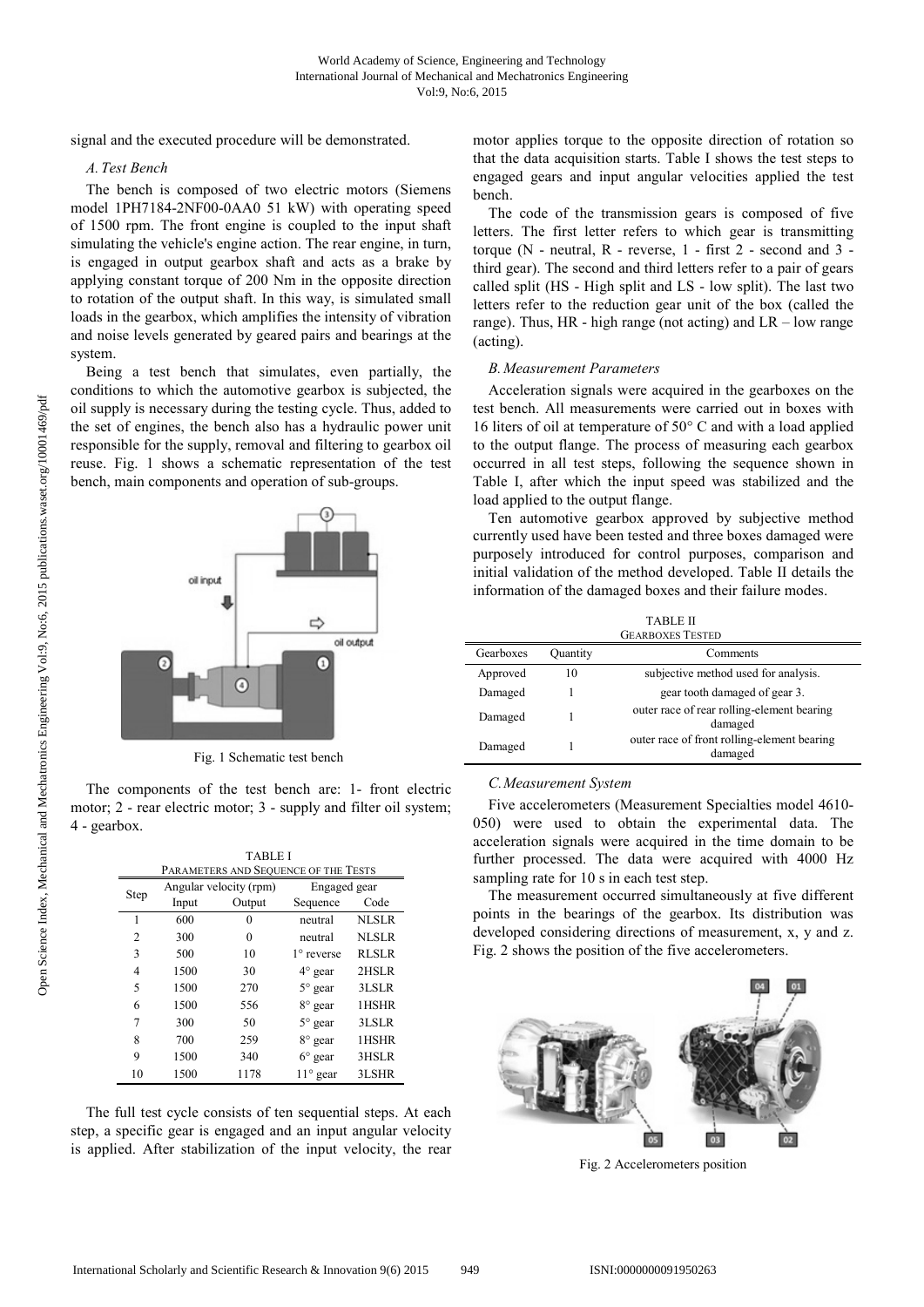The distributions of the sensors are:

- accelerometer 01 measured the acceleration in the z-axis of the upper front bearing;
- accelerometer 02 measured the acceleration in the z-axis of the lower front bearing;
- accelerometer 03 measured the acceleration in the z-axis of the lower rear bearing;
- accelerometer 04 measured the acceleration in the x-axis in an intermediate position between the front bearings;
- accelerometer 05 measured the acceleration in the y-axis in the lower rear bearing.

Fig. 3 shows schematically a gearbox with the bearings.



Fig. 3 Bearings in the gearbox



(a)





Fig. 4 Bispectrum curves

# IV. RESULTS

As a first step it was analyzed the signals in the frequency domain and noticed a great complexity in the signal. Thus, the bispectrum was used to verify changes in the signals. Fig. 4 (a) shows the system signal in good condition, Fig. 4 (b) the system signal with the lower front bearing damaged and Fig. 4 (c) the signal with a tooth damaged in one gear.

It was defined a relative parameter contained the sum of all values of the bispectrum [9] defined by (2):

$$
IndB = \sum_{i=1}^{n} b(k, l)
$$
 (16)

$$
Brel = \frac{|IndB_b - IndB_a|}{|IndB_a|}
$$
(17)

where  $IndB<sub>b</sub>$  is the bispectrum parameter of the system with damage and  $IndB<sub>a</sub>$  is the bispectrum parameter of the system without damage.

Figs. 5 and 6 show the bispectrum and kurtosis curves. In these figures the solid line represents the system without damage 1; discontinuous line the system with front bearing damaged;  $\circ$  system with rear bearing damaged and  $\circ$  system with tooth gear damaged.



Fig. 5 Bispectrum curves of the system without and with damage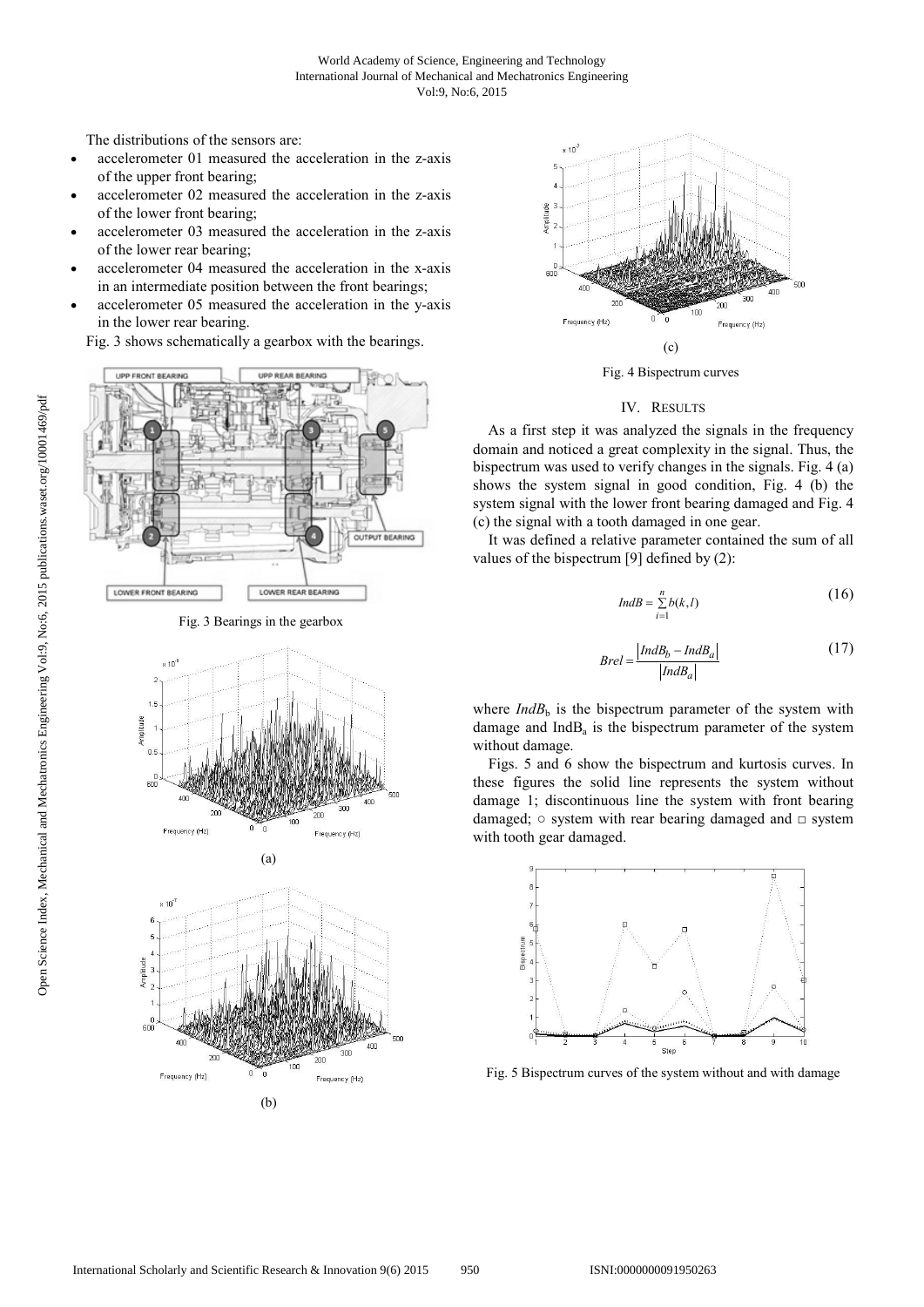## World Academy of Science, Engineering and Technology International Journal of Mechanical and Mechatronics Engineering Vol:9, No:6, 2015



Fig. 6 Kurtosis curves of the system without and with damage

Another parameter based on the energy of the wavelet transform was used. Fig. 7 show the energy index obtained through wavelet transform.



Fig. 7 Energy index curves of the system without and with damage

Figs. 8-11 show the correlation index (15) curves using mathematical morphology. Fig. 8 shows the curves using dilation operator (12); Fig. 9 erosion operator (11); Fig. 10 using closing operator (14) and Fig. 11 using opening operator (13).



Fig. 8 Correlation index (dilation operator)



Fig. 9 Correlation index (Erosion operator)



Fig. 10 Correlation index (closing operator)



Fig. 11 Correlation index (opening operator)

### V.CONCLUSIONS

It was noted that the application of statistical methods for assessing damage in automotive gearbox is a potential tool.

It was observed large variations in values of the bispectrum and the energy index. The three parameters, bispectrum, kurtosis and an energy index using wavelet transform presented good results, that is, higher values of the parameters to the damaged systems.

Results using the mathematical correlation and morphological index showed inverse results showed, that is, smaller values for the damaged systems. Apparently, the results using this parameter present less fluctuation.

All parameters analyzed will serve as a reference for expert system damage detection and analysis will be used as quality control in a production line of automotive gearboxes.

### **REFERENCES**

[1] W. Wang, "An evaluation of some emerging techniques for gear fault detection", *Structural Health Monitoring,* vol. 2, pp. 225-242, 2003.